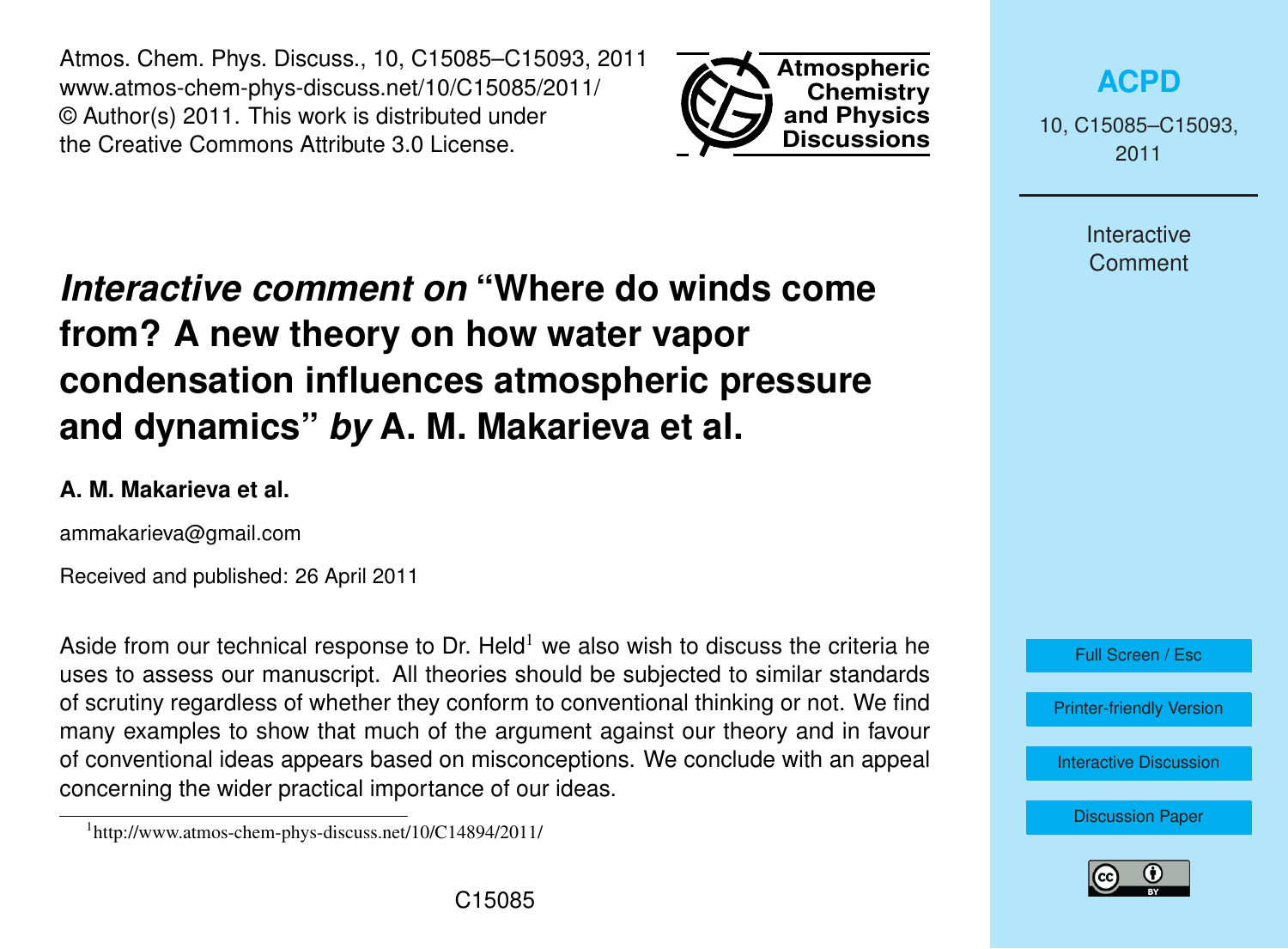## **1 High bar for unconventional findings**

Dr. Held starts his review with the recommendation to reject our manuscript. He explains that a study that goes against *the standard perspective* or aims *to overturn the conventional wisdom* has to *pass a high bar*.

As science students we are taught about the sins of confirmation bias – that is the need not to allow our preconceptions and judgements to cloud our objectivity. We should not reject ideas, or data, that fail to conform to our expectations any more readily than those we agree with. We all agree with that as an abstract idea though it can be hard to achieve in practice. Biases are often hard to perceive for those who hold them especially if they are pervasive. But we should strive for objectivity – when biases are identified we must do what we can to remove or minimise them.

Dr. Held believes our theory has to pass a high bar because of *the accumulated evidence, implicit as well as explicit, that argues against it*. Dr. Held does not spell out any evidence at all (so it all remains implicit in this case), but it is presumably a statement of his confidence that climate modelers already have a handle on the basic principles on how the World's climate works. Clearly we disagree with this. If there were such evidence the scientific approach requires that it is presented to us so that we can address it explicitly. When it is not specified we can perhaps be forgiven for believing that the bar has been placed infinitely high: a serious case of "confirmation bias". Such biases must be questioned by all of us with a training in science (regardless of views concerning our theory).

Dr. Held concludes his review by recommending that we should avoid appealing to authorities. He is referring to our selected quotes by Brunt and Lorenz. Normally we would agree that such quotes are out of place in a physics paper. However, in this case we made an explicit choice as we felt that we needed them. Our appeals to authority are intended to counter the (familiar) arguments based on implicit evidence: that our theory is not needed, or wrong, or the bar should be raised just because climate scien-

# **[ACPD](http://www.atmos-chem-phys-discuss.net)**

10, C15085–C15093, 2011

> Interactive **Comment**



[Printer-friendly Version](http://www.atmos-chem-phys-discuss.net/10/C15085/2011/acpd-10-C15085-2011-print.pdf)

[Interactive Discussion](http://www.atmos-chem-phys-discuss.net/10/24015/2010/acpd-10-24015-2010-discussion.html)

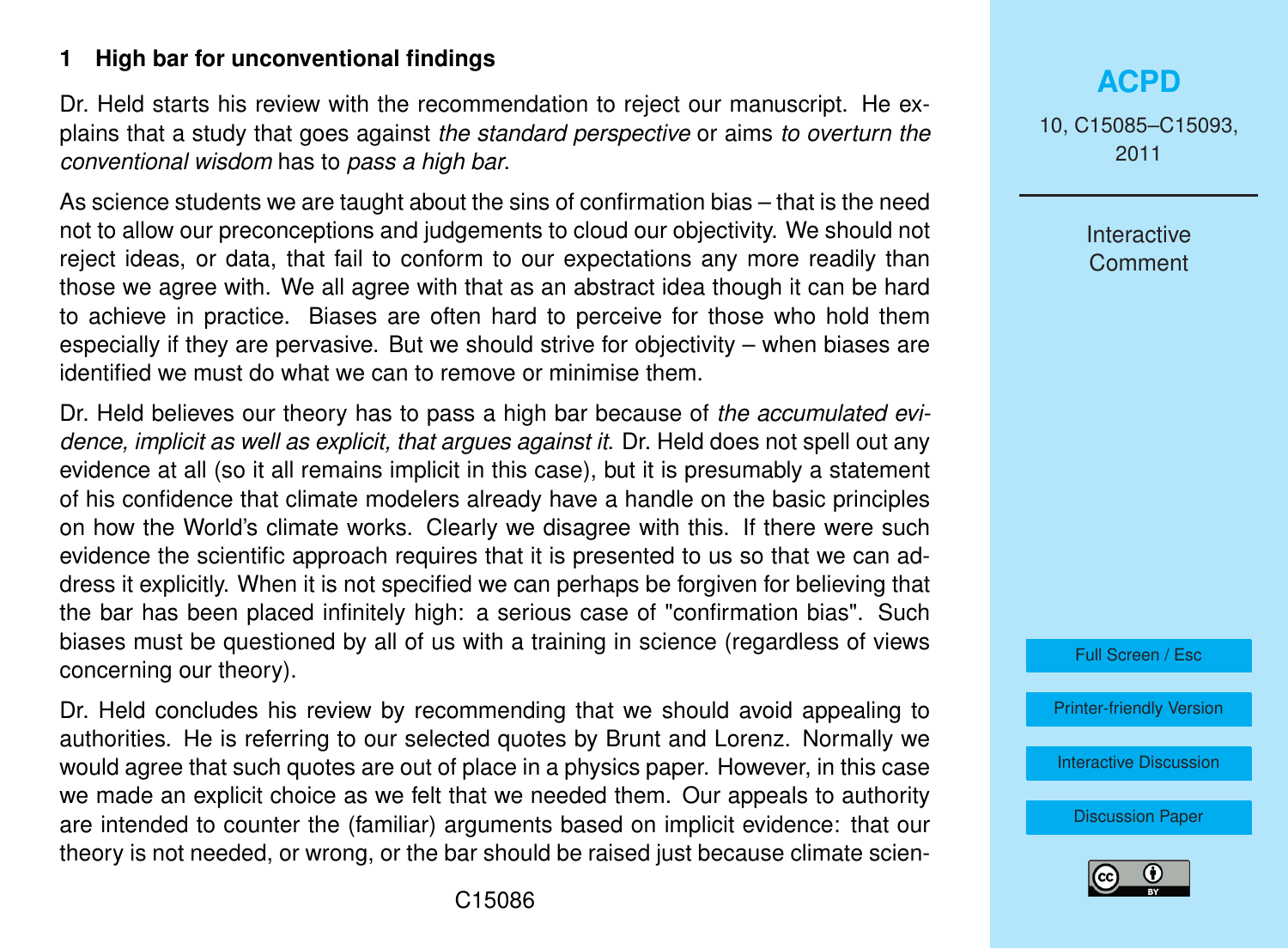tists already have all the theory they need and there are no major gaps and flaws. Our point is that climate theory is full of *basic* questions and doubts and many respected authorities say so. For us a particular value of the opinions of Brunt and Lorenz lies in the fact that they were formulated prior to the era of computer modelling. Nowadays we find simulation is too often allowed to replace physical understanding<sup>2</sup>. Targeted coding of numerical models can successfully simulate numerous patterns, including many prohibited by the laws of nature<sup>3</sup>.

#### **2 Low bar for "conventional" findings?**

A higher bar for unconventional ideas automatically implies a lower bar for conventional ones. Introducing a positive feedback – relating the height of the higher bar to the number of studies that have passed the lower bar  $-$  in time if this continues a once vibrating scientific community can be trapped in dogma. An objective culture might be eroded by overconfidence in its own monolithic vision. This may be especially likely in climate sciences due to the considerable effort invested in presenting a confident unified front to the outside world.

Attitudes to vapor sink dynamics illustrate our concerns. Water vapor condensation is a ubiquitous process in day-to-day weather and climate processes. Nonetheless the nature of the associated pressure gradients *has never received a theoretical investigation.* These gradients are seldom mentioned (even to discount them) in the reviews of the general circulation theory. We find that in the microphysical studies of the phase 10, C15085–C15093, 2011

> Interactive **Comment**



[Printer-friendly Version](http://www.atmos-chem-phys-discuss.net/10/C15085/2011/acpd-10-C15085-2011-print.pdf)

[Interactive Discussion](http://www.atmos-chem-phys-discuss.net/10/24015/2010/acpd-10-24015-2010-discussion.html)



<sup>&</sup>lt;sup>2</sup>One cannot expect people to explicitly admit such things too often. Dr. Jonathan Vigh (2006, http://ams.confex.com/ams/pdfpapers/108319.pdf, p. 4), when discussing why the physical causes of hurricane eye formation remain obscure and little studied in theory, mentioned that it was probably because the eye can be easily simulated in models. Indeed, in modern modelling practice one does not necessarily need to understand what one can simulate.

<sup>3</sup> http://www.atmos-chem-phys-discuss.net/10/C12008/2011/ p. C12011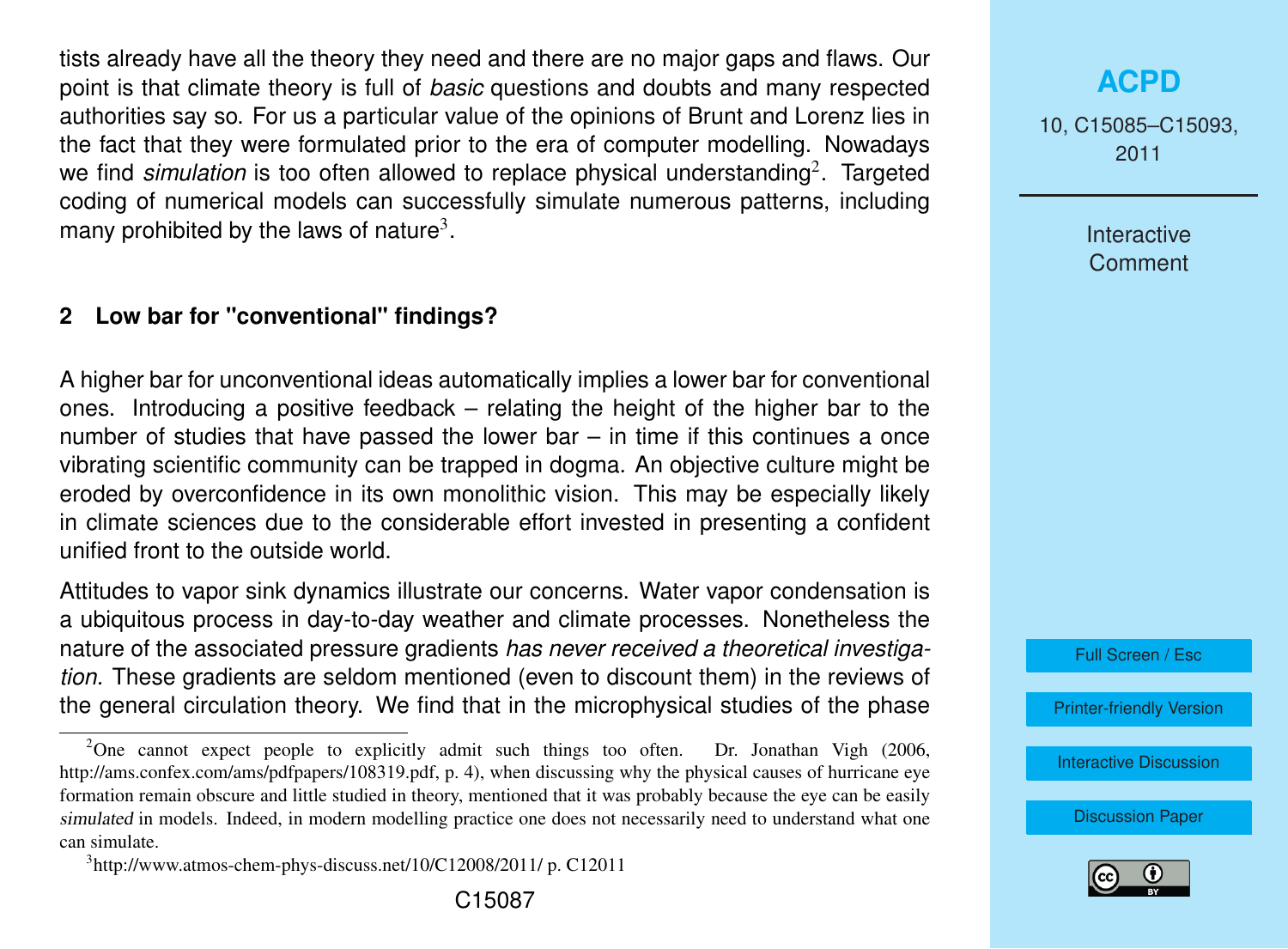transitions of water vapor the physical causes of condensation are usually neglected. E.g., in the study of [Vesala et al.](#page-8-0) [\(1997\)](#page-8-0), characterized as *a clear and accurate theoretical description* of condensation by [Kolb et al.](#page-8-0) [\(2010\)](#page-8-0), it is emphasized that any global processes that induce the conditions required for condensation to occur are *not* considered and that such conditions are assumed to be *predetermined*. Most existing accounts of the vapor sink, like the study of [Lackmann and Yablonsky](#page-8-0) [\(2004\)](#page-8-0), are based on empirically fitted numerical models and do not provide or allow for a transparent physical interpretation. These simulation studies differ in their formulations, results and outcomes. But we see that in climate science the outputs of models of varying degree of complexity can contradict each other without triggering any discussion or explanation<sup>4</sup>.

The few studies designed to investigate the vapor sink appear from our evaluations to be based on unphysical assumptions, like the gravity defying levitation of liquid droplets in motionless air<sup>5</sup> in the study of [Bryan and Fritsch](#page-7-0) [\(2002\)](#page-7-0) or atmospheric warming by spontaneous drying in the study of [Spengler et al.](#page-8-0) [\(2011\)](#page-8-0), as endorsed by Dr. Held in his review<sup>6</sup>. Nevertheless, because these flawed results have been "conventional" enough to pass over the bar, they are considered *benchmarks* or *physicality tests* for getting other ideas over the same bar.

A paradox, considering the common claims of general consensus, is that we find that even basic questions are controversial in climate science circles. This is a result of limited attention and investigation. These are not idle claims. For example, does condensation in a volume of atmosphere (near-) immediately lower pressure at the surface or must one wait until the droplets precipitate out to the surface – views among climate scientists differ on this basic question with a majority apparently believing the latter to

# **[ACPD](http://www.atmos-chem-phys-discuss.net)**

10, C15085–C15093, 2011

> Interactive **Comment**



[Printer-friendly Version](http://www.atmos-chem-phys-discuss.net/10/C15085/2011/acpd-10-C15085-2011-print.pdf)

[Interactive Discussion](http://www.atmos-chem-phys-discuss.net/10/24015/2010/acpd-10-24015-2010-discussion.html)



<sup>4</sup> http://www.atmos-chem-phys-discuss.net/10/C13260/2011/ pp. C13263-C12265

<sup>5</sup> http://www.atmos-chem-phys-discuss.net/10/C12008/2011/ pp. C12011-C12013

 $<sup>6</sup>$ http://www.atmos-chem-phys-discuss.net/10/C14894/2011/ pp. C14895-C14897</sup>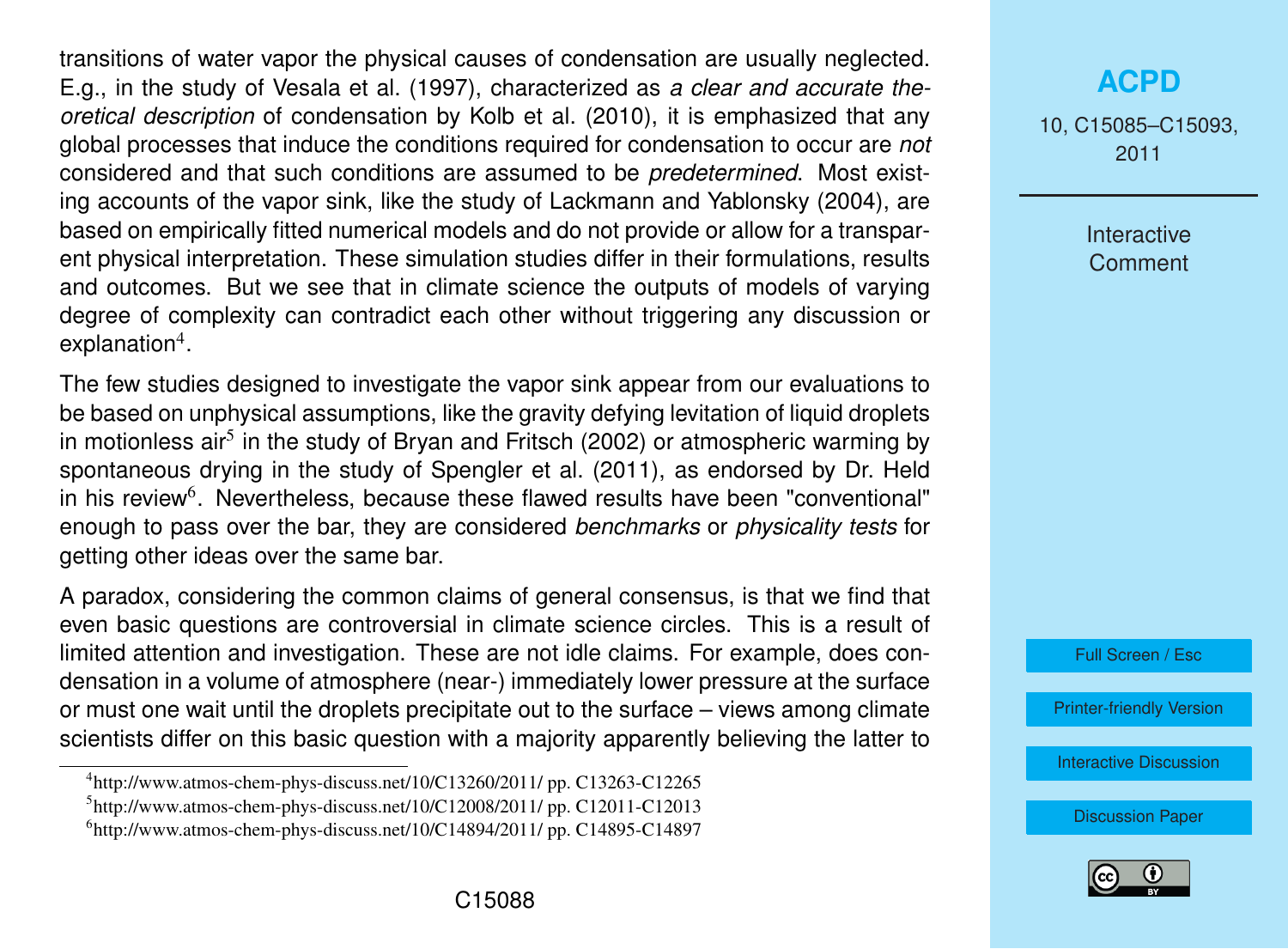be true<sup>7</sup> . Recently *a modelling study* [\(Spengler et al.,](#page-8-0) [2011\)](#page-8-0) was required to illustrate that, since gas obeys a different equation of state than liquid, changes of air pressure and fall out of droplets occur on different time scales. Indeed, as condensation occurs the air pressure is lowered at the surface near instantaneously (at the time scale defined by the speed of sound and height of condensation). These points are all obvious enough when viewed from the perspective of basic physics.

There are deeper misunderstandings, like confusing *heat* and *work*. Any spatially nonuniform warming of the atmosphere can be brought back to equilibrium by *heat* transfer (e.g., by radiation to space) without any *work* performed or dynamic flow generated. In contrast, to compensate for gas removal from an atmospheric volume, mass can be only resupplied there by performing *work* on that volume by way of its compression. This fundamental difference between pressure gradients associated with heat versus gas removal is ignored. E.g., [Spengler et al.](#page-8-0) [\(2011,](#page-8-0) p. 358) believe that as heating is offset by diabatic cooling *there would be analogous compensation for drying* (=vapor sink). This confusion between heat and work is perhaps a key (pervasive) misconception about vapor sink dynamics.

In summary, despite some claims by climate modelers at  $GFDL<sup>8</sup>$  that the vapor sink is comprehensively included in current global circulation models, it is unclear how this could be achieved given the poor state of either theory or empirical understanding.

#### **3 Science: One bar for all**

In our paper, the pressure gradient due to the inherent spatial inhomogeneity of the condensation/evaporation process is derived for the first time in the scientific literature. 10, C15085–C15093, 2011

> **Interactive Comment**

Full Screen / Esc

[Printer-friendly Version](http://www.atmos-chem-phys-discuss.net/10/C15085/2011/acpd-10-C15085-2011-print.pdf)

[Interactive Discussion](http://www.atmos-chem-phys-discuss.net/10/24015/2010/acpd-10-24015-2010-discussion.html)



<sup>7</sup> See, for example, comments by Dr. Gavin Schmidt at http://noconsensus.wordpress.com/2010/10/19/momentarylapse-of-reason/#comment-39079 and http://noconsensus.wordpress.com/2010/10/19/momentary-lapse-ofreason/#comment-39087 and by Dr. Roger Pielke Sr. at http://wattsupwiththat.com/2011/01/21/an-appeal-tothe-climate-science-blogosphere/#comment-588301

<sup>8</sup> http://judithcurry.com/2010/10/23/water-vapor-mischief/#comment-10878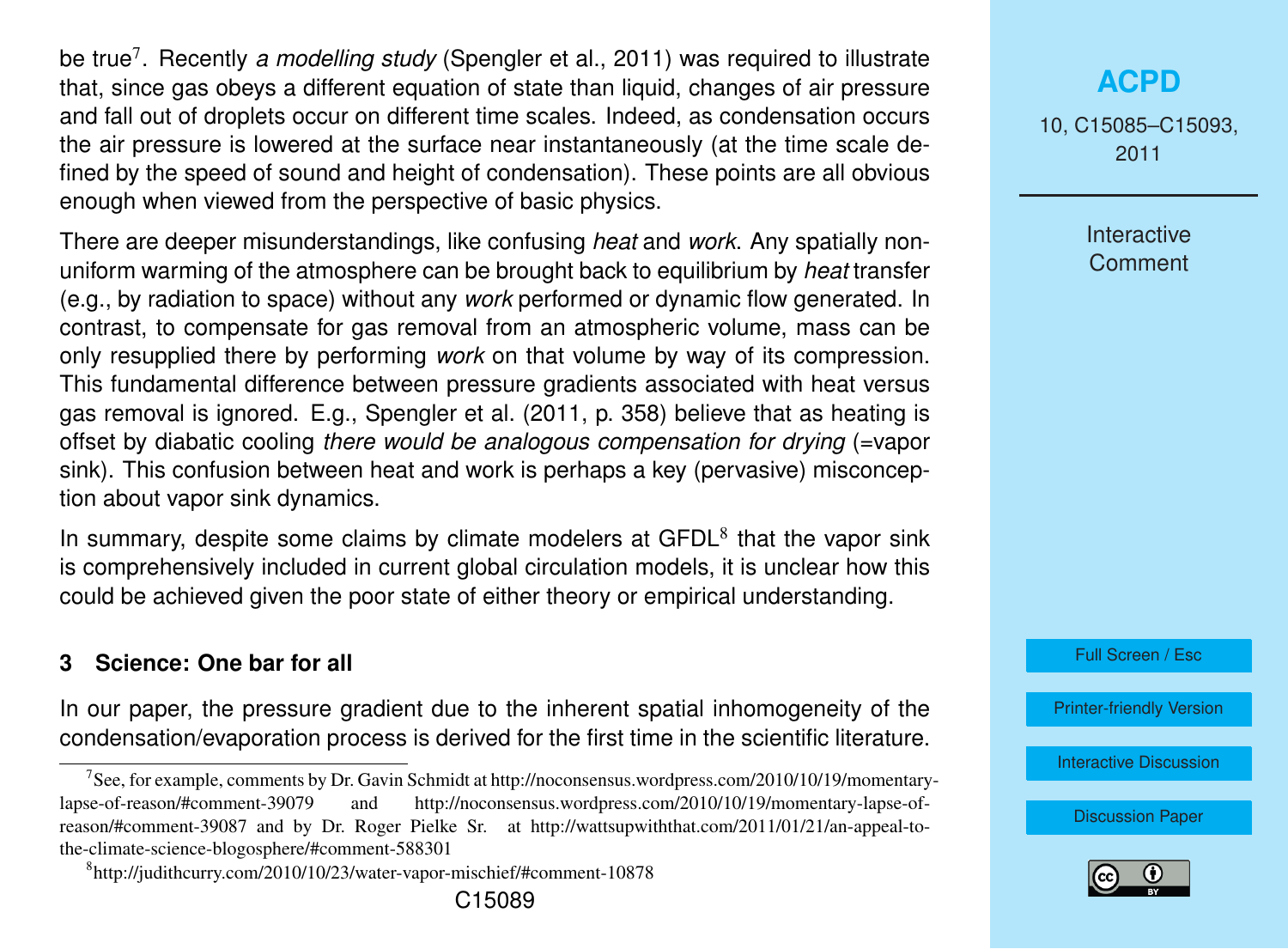It is further shown that in the atmospheric context this gradient is of sufficient magnitude to be considered as a major driver of atmospheric dynamics.

The criteria to be applied in assessing the value of new scientific propositions are reasonably simple. Is our proposition consistent in terms of its form and logic with basic physical principles? We say "yes". Does it make predictions that can be tested? Again we say "yes". Has anyone shown any error in the mathematical or physical reasoning? Here the answer is, as far as we can see, "no" – there are valid differences of opinion, and no shortage of misunderstandings, but no-one has shown an error. We thus see no valid scientific argument for a "higher bar" and none has been presented. A study should not be rejected (i.e. given a "high bar") because its results are surprising or because people find the equations hard to follow or because the reviewer believes it is wrong but can present no evidence – these are not the criteria we should accept.

The validity of any new proposition in science is ultimately tested by empirical evidence. In climate science the situation is peculiar in that the objects of interest often exist in a single number  $-$  e.g., the Hadley circulation  $-$  and the underlying systems cannot be modified at the discretion of the investigator. Unlike chemists or particle physicists, climate scientists cannot easily set up and perform experiments on many of the phenomena they study (see, e.g., [Held](#page-8-0) [\(2005\)](#page-8-0) for a discussion). In such a situation the first test a new theory (in our case, the proposition that atmospheric dynamics is driven by the vapor sink) can be expected to pass is to explain the existing evidence better (i.e., with fewer empirical parameterizations and on a unified physical basis) than the old one (in our case, the proposition that winds are driven by heat). In our present work and other recent papers we offer a number of examples indicating that this can be achieved (e.g., [Makarieva and Gorshkov,](#page-7-0) [2010,](#page-7-0) [2011;](#page-7-0) [Makarieva et al.,](#page-8-0) [2009,](#page-8-0) [2010,](#page-8-0) [2011\)](#page-8-0). One cannot expect a few people to fully elaborate a new theory and analyze all available evidence in one paper. This is seldom how science progresses. We believe that publication of our findings in the meteorological literature will encourage other climate students to investigate the problems, test our propositions and reach their own

10, C15085–C15093, 2011

> Interactive **Comment**



[Printer-friendly Version](http://www.atmos-chem-phys-discuss.net/10/C15085/2011/acpd-10-C15085-2011-print.pdf)

[Interactive Discussion](http://www.atmos-chem-phys-discuss.net/10/24015/2010/acpd-10-24015-2010-discussion.html)

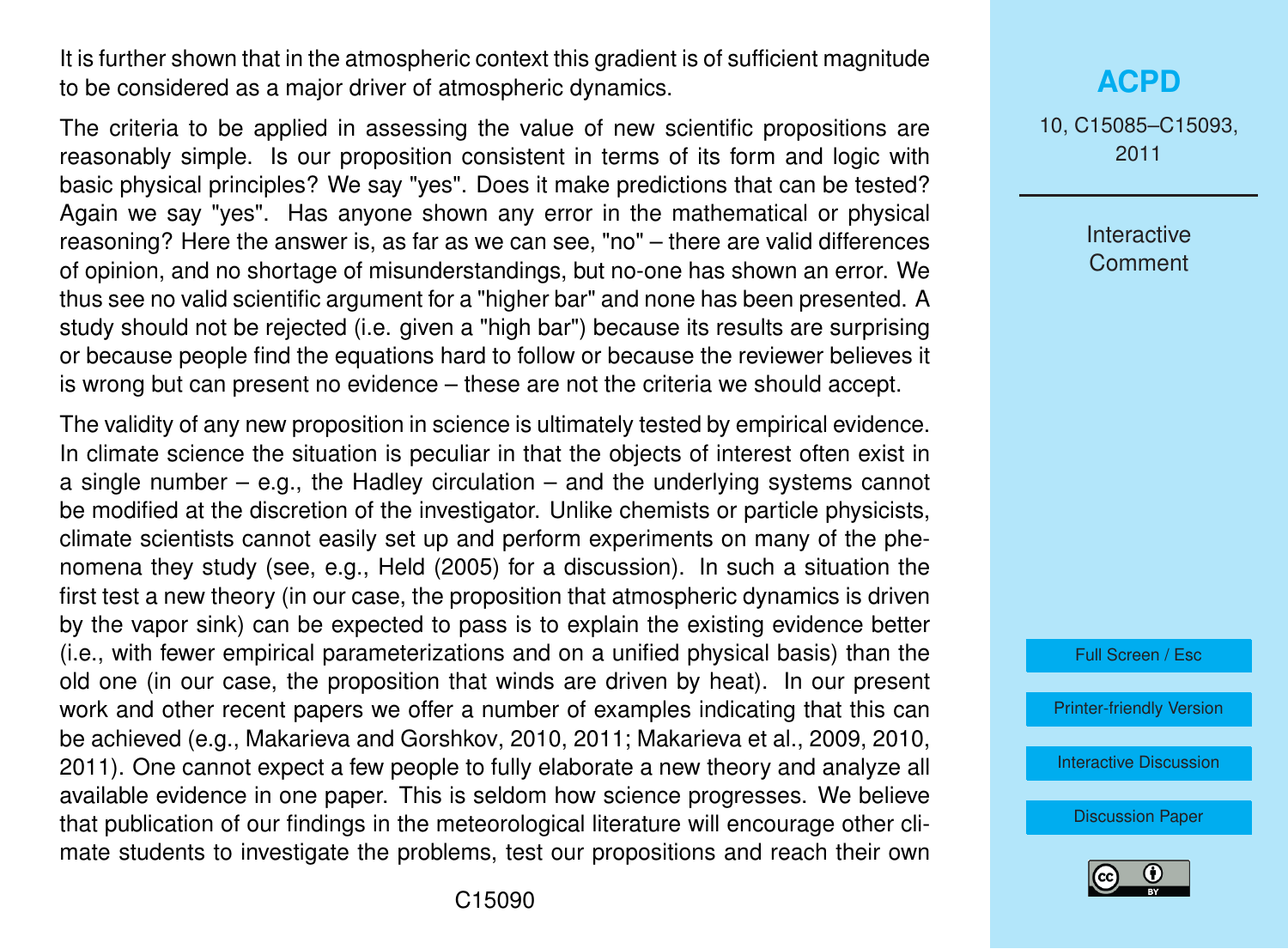#### conclusions.

We also see an opportunity to study some aspects of condensation dynamics in the laboratory. Condensing vapor allows for a one-dimensional flow between warm and cold liquid surfaces. Vapor arises by evaporation at the warmer surface, flows towards the colder surface and "disappears" (i.e. condenses) there. Such a one-dimensional motion with zero velocity at both boundaries is by definition impossible for a noncondensable gas in which mass is conserved. There is a number of studies, both empirical and theoretical, where such phenomena have been investigated independent of atmospheric sciences, see a recent review by [Kryukov et al.](#page-8-0) [\(2010\)](#page-8-0). In the Earth's atmosphere the surfaces where condensation occurs (i.e. on moisture droplets) do not coincide with the upper boundary surface of the circulation but are distributed within the atmospheric column allowing for macroscopic motions in all directions. Once our theoretical propositions are seriously analyzed and studied, this may stimulate other investigators to attempt replicating relevant processes in the laboratory.

Why bother? There are several reasons. Here we highlight one which we consider the most important. If we are correct that it is principally the vapor sink that determines large-scale atmospheric dynamics, then all changes in terrestrial vegetation (and associated changes in terrestrial vapor dynamics) threaten drastic changes in seasonal wind patterns and, associated climates [\(Sheil and Murdiyarso,](#page-8-0) [2009\)](#page-8-0). Such modifications are unrelated to other aspects of climate change such as those related to greenhouse gases etc. – but will be inherently regional and threaten many human populations<sup>9</sup>. Those who find these ideas unlikely should pause to consider the costs of being wrong – how certain need they be to discount the risk? We do not have a model South American or North American continent in the laboratory to test empirically what happens if their forests are destroyed or degraded.

While the climate community strives to impose global regulations on humanity based

10, C15085–C15093, 2011

> **Interactive Comment**

Full Screen / Esc

[Printer-friendly Version](http://www.atmos-chem-phys-discuss.net/10/C15085/2011/acpd-10-C15085-2011-print.pdf)

[Interactive Discussion](http://www.atmos-chem-phys-discuss.net/10/24015/2010/acpd-10-24015-2010-discussion.html)



<sup>9</sup>We note that Dr. Held has an opposite view on the reasons of precipitation change on land: http://www.gfdl.noaa.gov/sahel-drought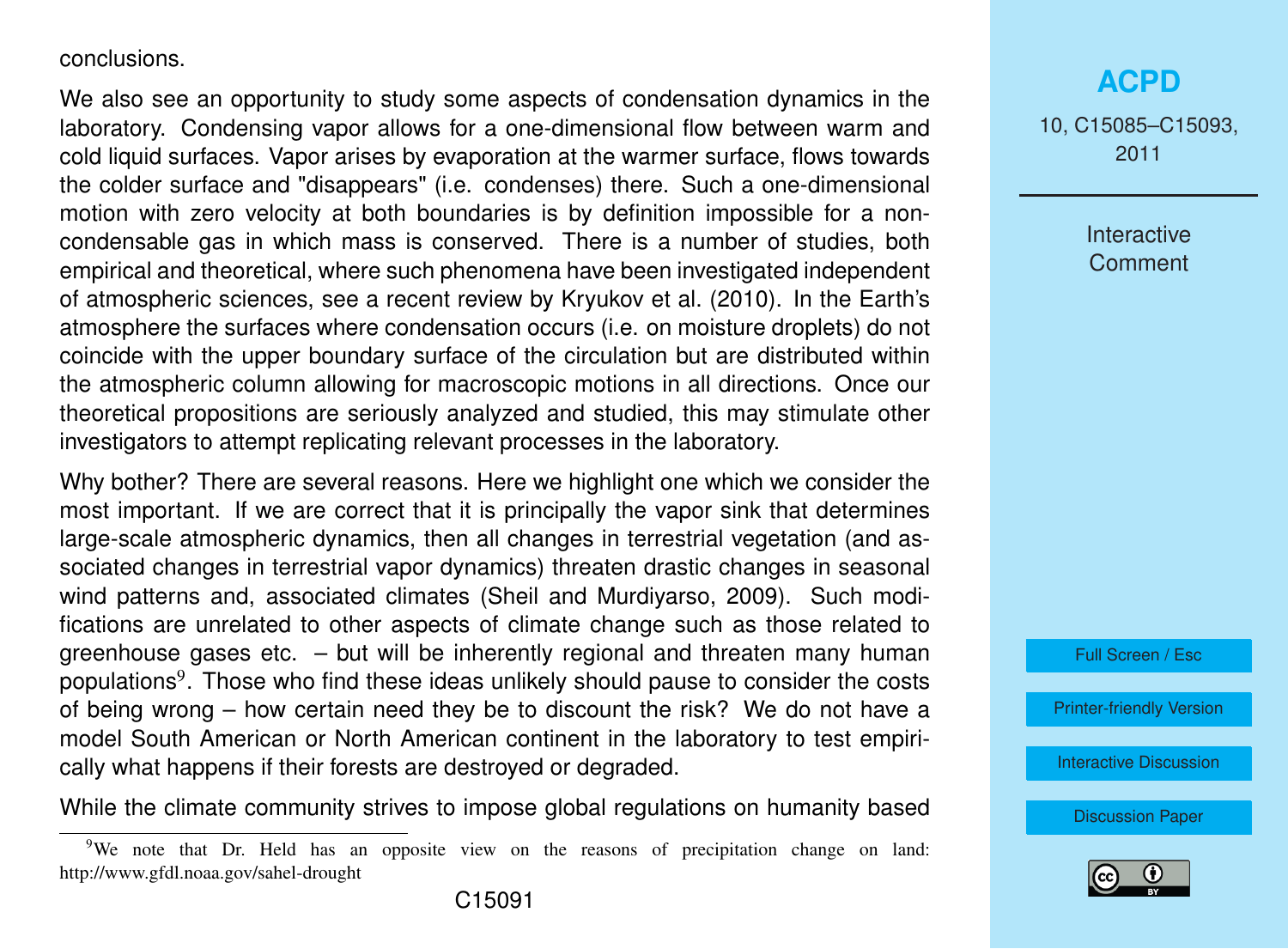<span id="page-7-0"></span>on their understanding of climate, climate scientists should not be afraid of investing in the constructive evaluation of provocative results $10$ . Despite considerable scrutiny from large numbers of climate scientists over the last nine months, for which we are grateful, we have not been shown to be wrong. We request that reviewers begin to allow for the fact that we might be right. If true our theory has implications for the lives of many people and for the global environment. For both scientific and moral reasons we believe our ideas urgently need concerted objective examination by climate scientists. To make responsible predictions and elaborate strategies that are compatible with longterm human well-being, we need to ensure that the physical principles underlying our shared understanding of atmospheric circulation are correct. This calls for scrutiny not just of our propositions but of all the models that are currently utilised. We call on climate scientists to ensure good open-minded science striving for objectivity and insight – please place all bars accordingly.

**Acknowledgements.** We thank all people who discussed our work. Our special thanks are due to Drs. Peter Belobrov, Paulo Nobre and Stefan Emeis, whose comments submitted to this discussion did not require a response from the authors but were greatly appreciated. Upon the closure of this discussion, further developments with regard to our paper can be monitored at http://www.bioticregulation.ru/acpd10.php.

#### **References**

- Bryan, G. H. and Fritsch, J. M.: A benchmark simulation for moist nonhydrostatic numerical models, Mon. Wea. Rev., 130, 2917–2928, 2002.
- Makarieva, A. M. and Gorshkov, V. G.: The Biotic Pump: Condensation, atmospheric dynamics and climate, Int. J. Water, 5, 365–385, 2010.
- Makarieva, A. M. and Gorshkov, V. G.: Radial profiles of velocity and pressure for condensationinduced hurricanes, Phys. Lett. A., 375: 1053–1058, 2011.

10, C15085–C15093, 2011

> **Interactive Comment**

Full Screen / Esc

[Printer-friendly Version](http://www.atmos-chem-phys-discuss.net/10/C15085/2011/acpd-10-C15085-2011-print.pdf)

[Interactive Discussion](http://www.atmos-chem-phys-discuss.net/10/24015/2010/acpd-10-24015-2010-discussion.html)



 $^{10}$ http://2s3c.wordpress.com/2011/04/26/advice/